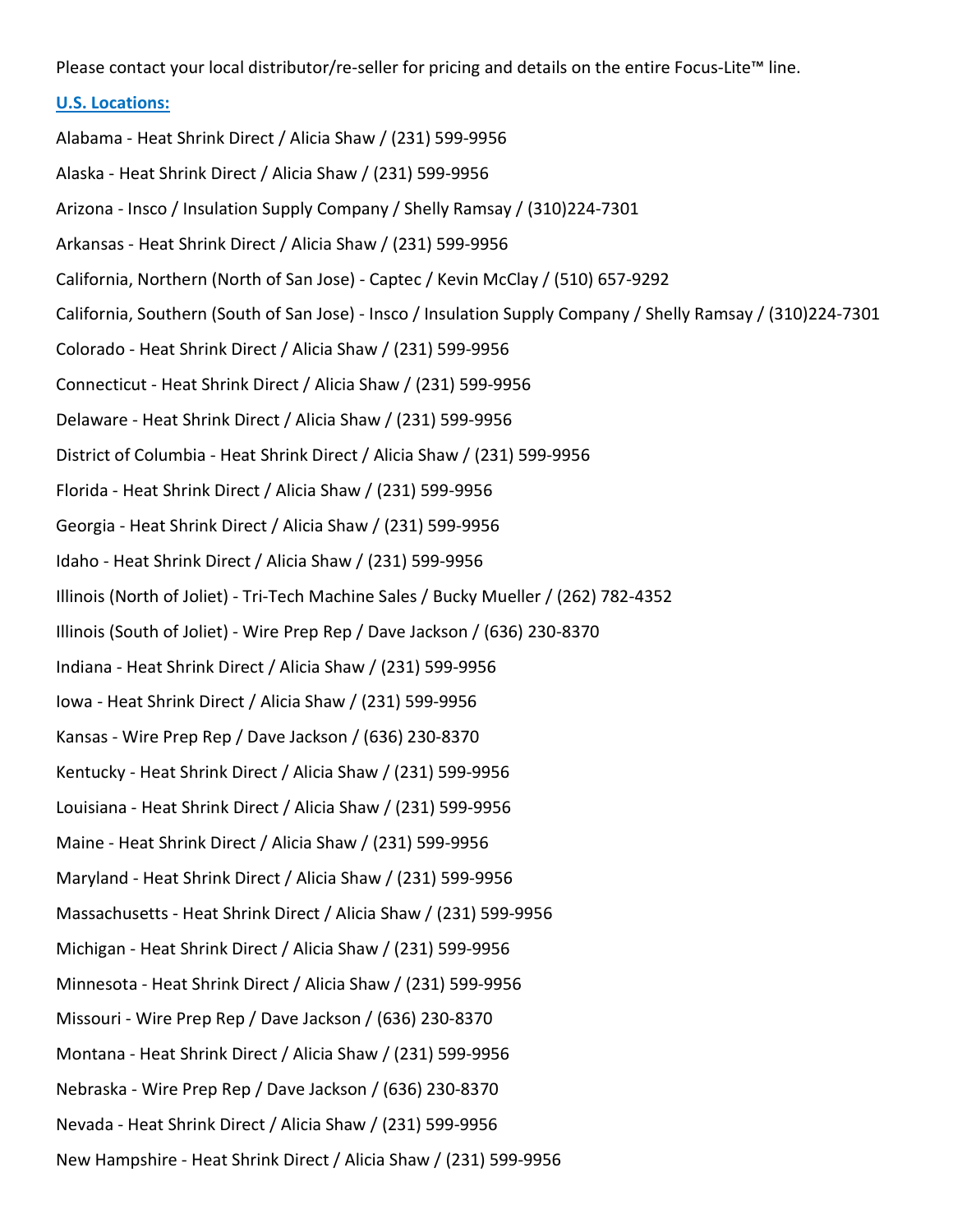New Jersey - Heat Shrink Direct / Alicia Shaw / (231) 599-9956 New Mexico - El Paso Heater & Supply / Diego Gamez / (915) 595-6565 New York - Heat Shrink Direct / Alicia Shaw / (231) 599-9956 North Carolina - Heat Shrink Direct / Alicia Shaw / (231) 599-9956 North Dakota - Heat Shrink Direct / Alicia Shaw / (231) 599-9956 Ohio - Heat Shrink Direct / Alicia Shaw / (231) 599-9956 Oklahoma - Heat Shrink Direct / Alicia Shaw / (231) 599-9956 Oregon - Heat Shrink Direct / Alicia Shaw / (231) 599-9956 Pennsylvania - Heat Shrink Direct / Alicia Shaw / (231) 599-9956 Rhode Island - Heat Shrink Direct / Alicia Shaw / (231) 599-9956 South Carolina - Heat Shrink Direct / Alicia Shaw / (231) 599-9956 South Dakota - Heat Shrink Direct / Alicia Shaw / (231) 599-9956 Tennessee - Heat Shrink Direct / Alicia Shaw / (231) 599-9956 Texas - El Paso Heater & Supply / Diego Gamez / (915)595-6565 Utah - Heat Shrink Direct / Alicia Shaw / (231) 599-9956 Vermont - Heat Shrink Direct / Alicia Shaw / (231) 599-9956 Virginia - Heat Shrink Direct / Alicia Shaw / (231) 599-9956 Washington - Heat Shrink Direct / Alicia Shaw / (231) 599-9956 West Virginia - Heat Shrink Direct / Alicia Shaw / (231) 599-9956 Wisconsin - Tri-Tech Machine Sales / Harvey Schweitzer / (262) 782-4352 Wyoming - Heat Shrink Direct / Alicia Shaw / (231) 599-9956 International Locations: Mexico (California Side) - Insco / Insulation Supply Company / Shelly Ramsay / (310) 224-7301 Mexico (Texas Side) - El Paso Heater & Supply / Diego Gamez / (915) 595-6565 Canada - WireProcess Specialties / Terry Curtis / (905)642-6186 Central America - Judco Manufacturing, Inc., USA / Kevin Johnson / (310) 534-0959 India - PCI Autotronics Pvt. Ltd. / Atul Kumar / (011)91 1244111999 Japan - KoeiShoji Company, Ltd. / Kaori Fujino / (011) 816 6494 1015 \*Please contact Kevin Johnson at Judco, (310) 534-0959 / kevin@judco.net, if your location is not listed.